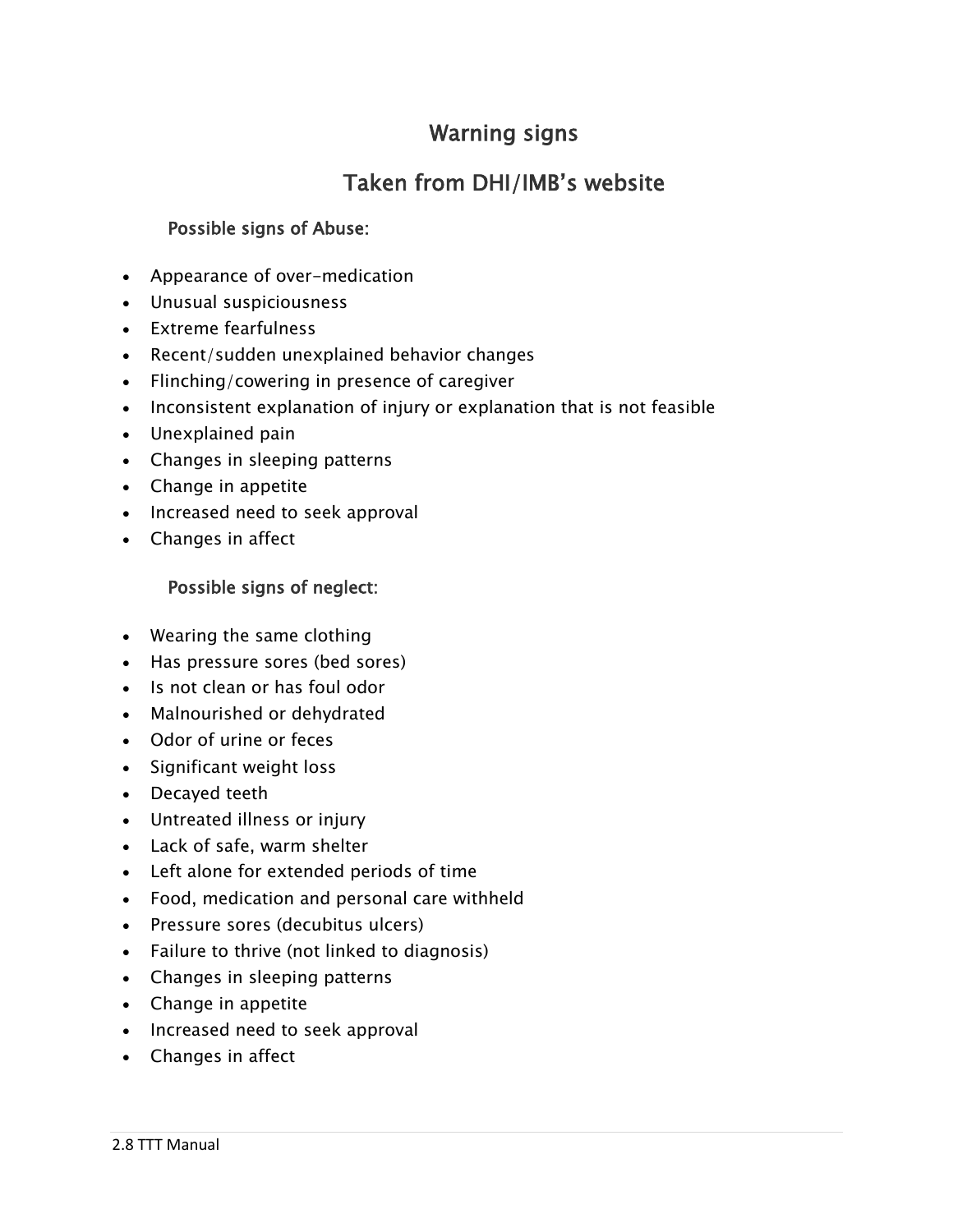# Possible signs of exploitation:

- Coerces consumer to become his/her POA, guardian, representative payee
- Adding of names to consumer's bank signature for reasons unjustified
- No access or unwarranted restrictions to personal funds
- No inventory kept of purchases
- Person controlling the finances does not have the proper legal authority
- Forced changes to wills or other legal documents
- Consumer is not kept informed of how much regular monthly expenses are
- Money, household goods or personal property disappear
- Inadequate oversight of the consumer's personal finances
- Accounting practices that incur late charges or fees
- Accounting practices which cause the consumer to lose approved supplemental income or assistance (i.e. failing to report income to social security, failure to comply with expectations which allow for continued housing assistance, or food stamps, etc.)
- Use of consumers funds to supplement another consumer's needs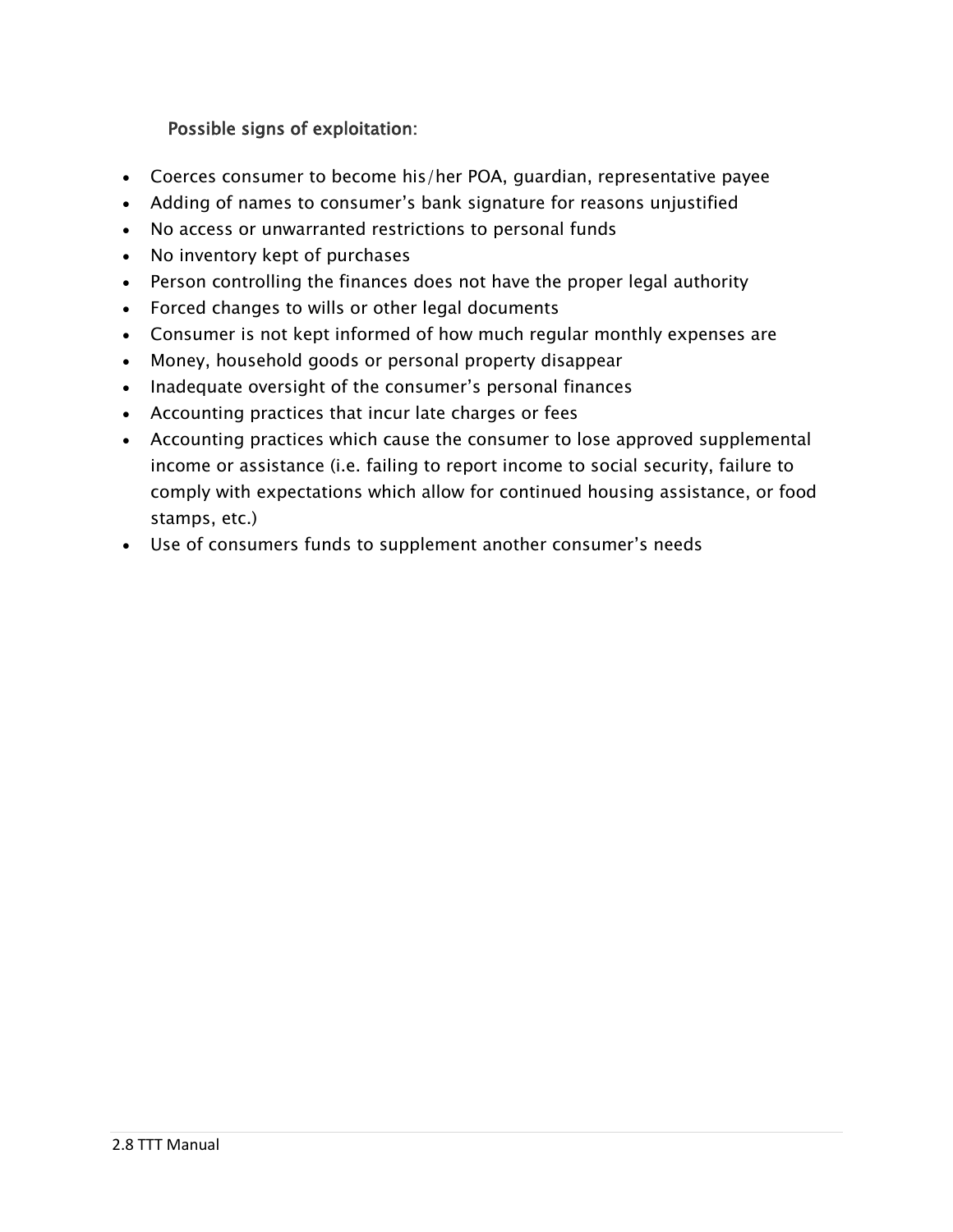# Determining Suspicious Injuries

## Some things to consider

Bruises are among the most common injuries found in children and adults with developmental disabilities who have been abused.

It is important to remember that occasional bruising is also common in people who are not abused, and that people with some disabilities may be prone to bruising for other reasons. Here are some of the more common bruises that may indicate signs of abuse:

- Facial
- Frequent, unexplained, or inadequately explained
- In unlikely places
- In various stages of healing
- On several different surface areas
- Patterned, reflecting shapes
- Bilateral: means bruises on same places on both sides of the body. Bruises would appear on both upper arms, for example, may indicate where the abuser applied pressure while forcefully shaking the person. Bruises on both sides of the body rarely result from accidental causes.
- Regularly evident after an absence, home visit, or vacation

## Other Physical Indicators

The following are some other physical indicators of abuse or neglect of persons with developmental disabilities. In each case, other indicators such as behavior and circumstances must be considered.

#### Questionable cuts and scrapes

Consider:

- Frequent, repetitive, unexplained, or inadequately explained scrapes
- Atypical locations such as mouth, lips, gums, eyes, external genitalia (e.g., places other than palms, knees, or other areas usually covered by clothing)
- Patterned scarring that may be due to inflicted injuries such as whipping

#### Burns or scalds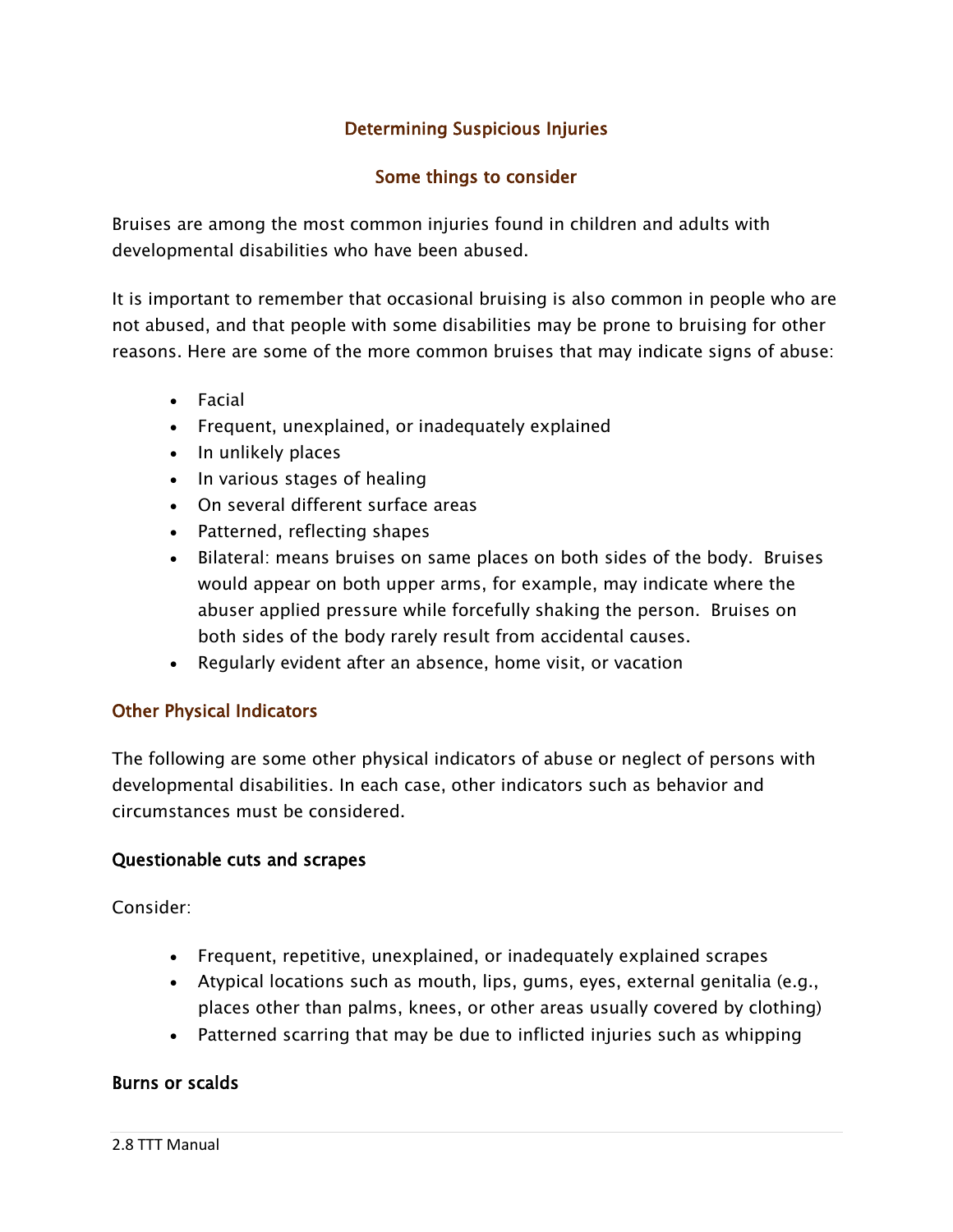# Consider:

- Patterned burns(e.g., shaped like a cigarette butt or electrical appliance)
- Burns in specific locations such as several burns on different parts of the body or on particularly sensitive locations, such as soles, palms, back, or buttocks
- Immersion burns, which appear sock-like, glove-like, or doughnut-shaped on buttocks, genitalia, or limbs

#### **Bites**

Consider:

- Human bite marks are easily distinguished from those of animals by their size and shape, and whether flesh is torn.
- If bites are explained as self-inflicted, the location and position of the bite must be consistent with the person's functional abilities.

# Ligature marks and welts (which could have come from being tied up or gagged)

- Could be the result of whipping
- Welts often follow clearly defined stroke patterns, especially if the person was immobile during the whipping
- Chafing and bruising, sometimes accompanied by swelling, on the wrists, ankles, throat, or penis can be the result of being tied up or choked
- Even when choking is severe or fatal, bruising may be faint or entirely absent

## Eye and ear injuries

- Sudden or unexplained hearing loss
- Cauliflower ears (i.e., thickened external ear structures)
- Bruising to the outer ears
- Blood behind the eardrum
- Retina hemorrhage or other intraocular bleeding

## Dental and mouth injuries

- Lost or broken teeth, particularly if unrelated to dental disease, normal loss of children's teeth, or accidental causes
- Repeated, unexplained, or inadequately explained dental injuries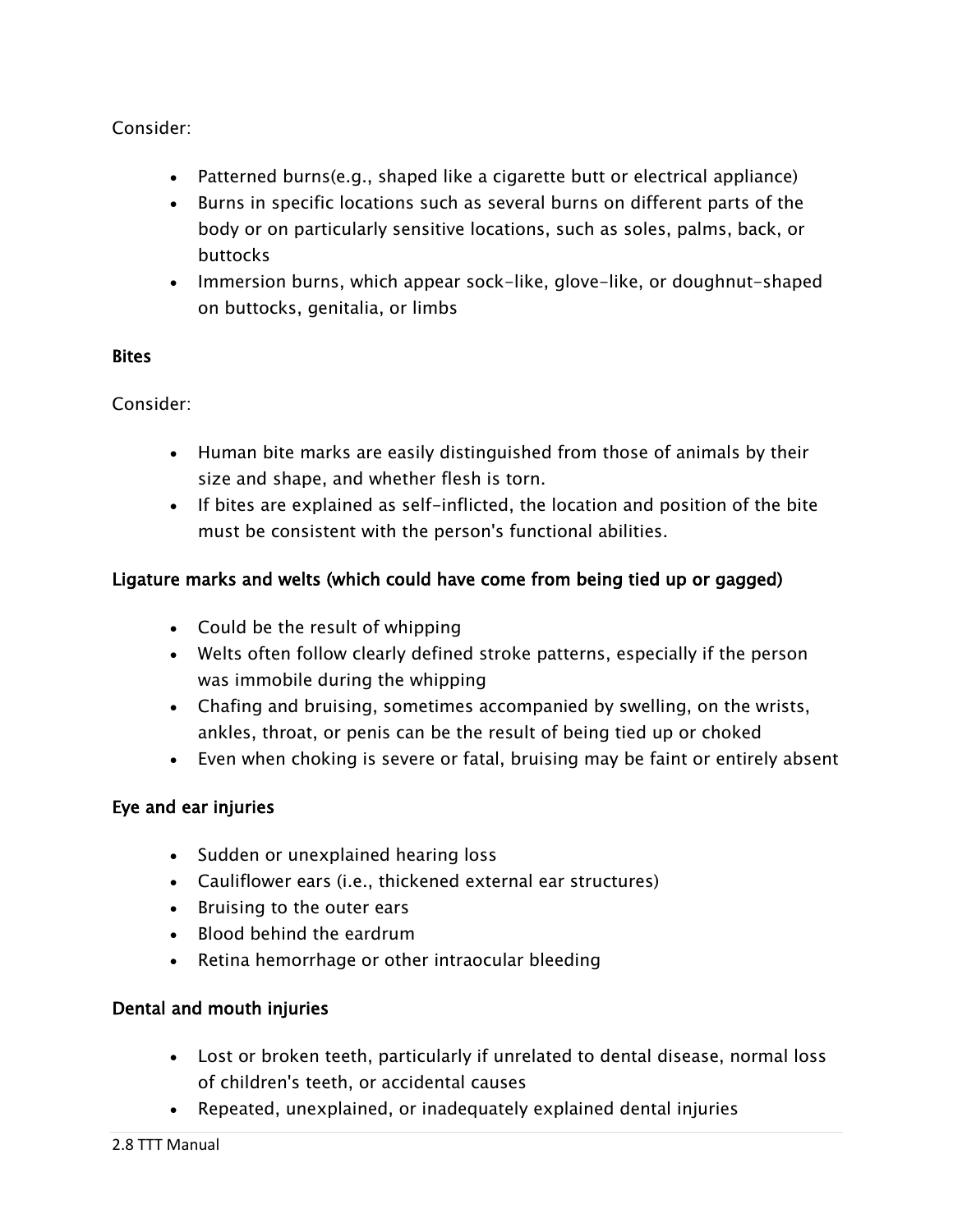- Facial bone or jaw fractures
- Bruising of cheeks and gums at corners of mouth (from gags)
- Cuts or bruises on the tongue
- Discoloration of the teeth as a result of previous abuse

#### Dislocations of joints

- Repeated dislocations of joints in the absence of a known disease process may indicate shaking, twisting, or pulling
- Frequent or multiple dislocations in the absence of a clear explanation may indicate physical abuse

#### Fractures:

- Repeated or multiple fractures in the absence of a known disease process or clear explanation may indicate abuse
- Old, untreated fractures can indicate chronic abuse
- Spiral fractures that result from twisting limbs may be related to abuse in non-ambulatory children and adults with developmental disabilities

#### Coma:

 Shaking and other forms of abuse can result in coma of undetermined origin without external injuries. Comas not associated with known accidental causes or clearly identified disease processes should also be suspected.

## Distinguishing Abuse from Accidental Injury

Accidents happen with everyone, including people with developmental disabilities. The following is a guide to help you tell the difference between accidental and nonaccidental injuries. When observing an injury that might be the result of abuse, consider these factors:

## Location of the injury:

 Certain locations on the body are more likely to sustain accidental injury. These include the knees, elbows, shins, and forehead.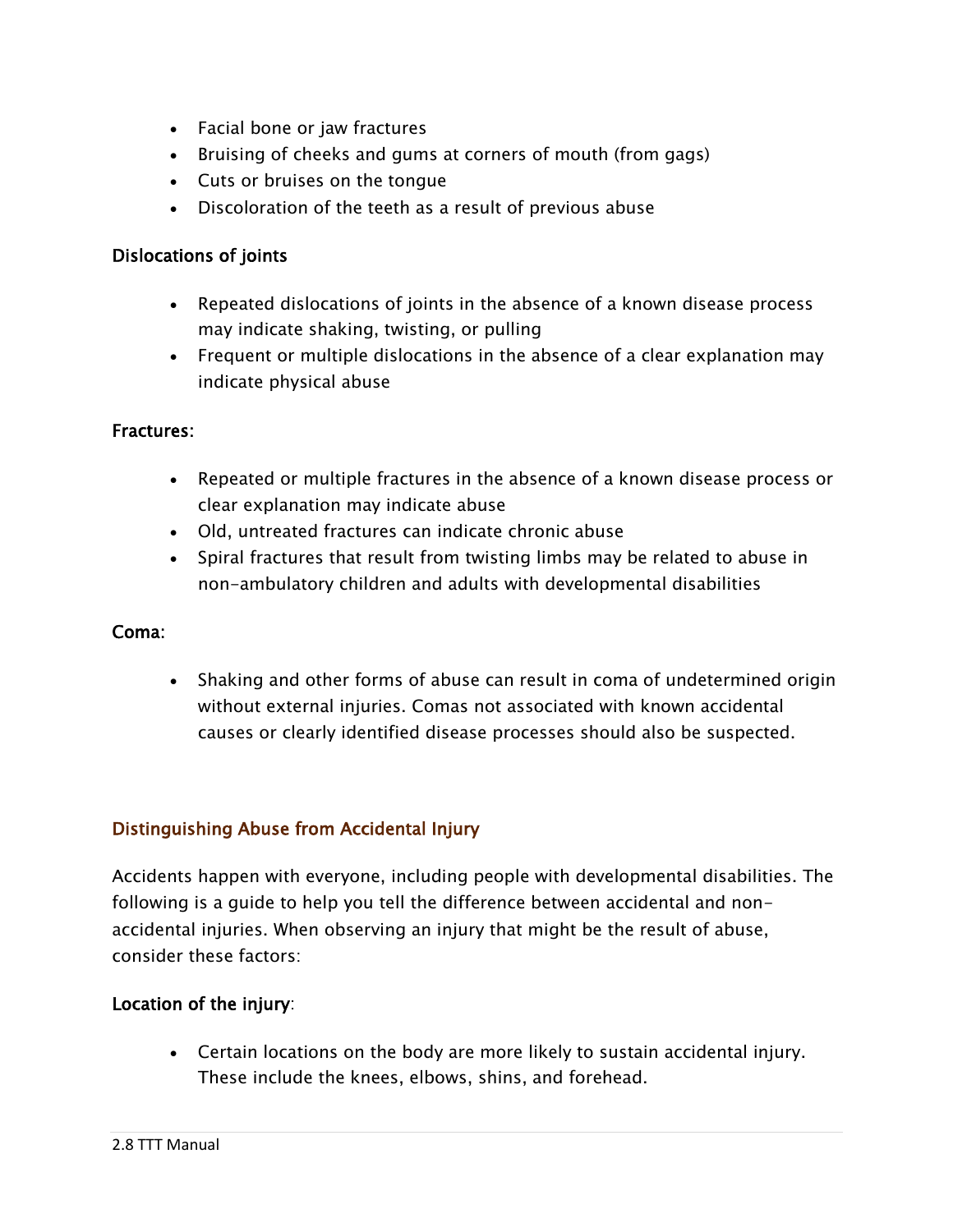• Protected body parts and soft tissue areas, such as the back, thighs, genital area, buttocks, back of legs, or face, are less likely to accidentally come into contact with objects that could cause injury.

#### Number and frequency of injuries:

• The greater the number of injuries, the greater the cause for concern. Unless the person is involved in a serious automobile accident, he/she is not likely to sustain a number of different injuries accidentally. Multiple injuries in different stages of healing are also a strong indicator of chronic abuse.

#### Size and shape of the injury:

 Many non-accidental injuries are inflicted with familiar objects: a stick, a board, a belt, a hair brush. The marks which result bear a strong resemblance to the objects used. Accidental marks resulting from bumps and falls usually have no defined shape.

#### Description of how the injury occurred:

 If an injury is accidental, there should be a reasonable explanation of how it happened that is consistent with the appearance of the injury. When the description of how the injury occurred and the appearance of the injury are inconsistent, there is cause for concern. For example, it is not likely that a person's fall from a wheelchair onto a rug would produce bruises all over the body.

#### Consistency of injury with the person's developmental capability:

As children grow and gain new skills, their ability to engage in activities that can cause injury increases. A toddler trying to run is likely to suffer bruised knees and a bump on the head. Toddlers are less likely to suffer a broken arm than an eight-year-old who has discovered the joy of climbing trees.